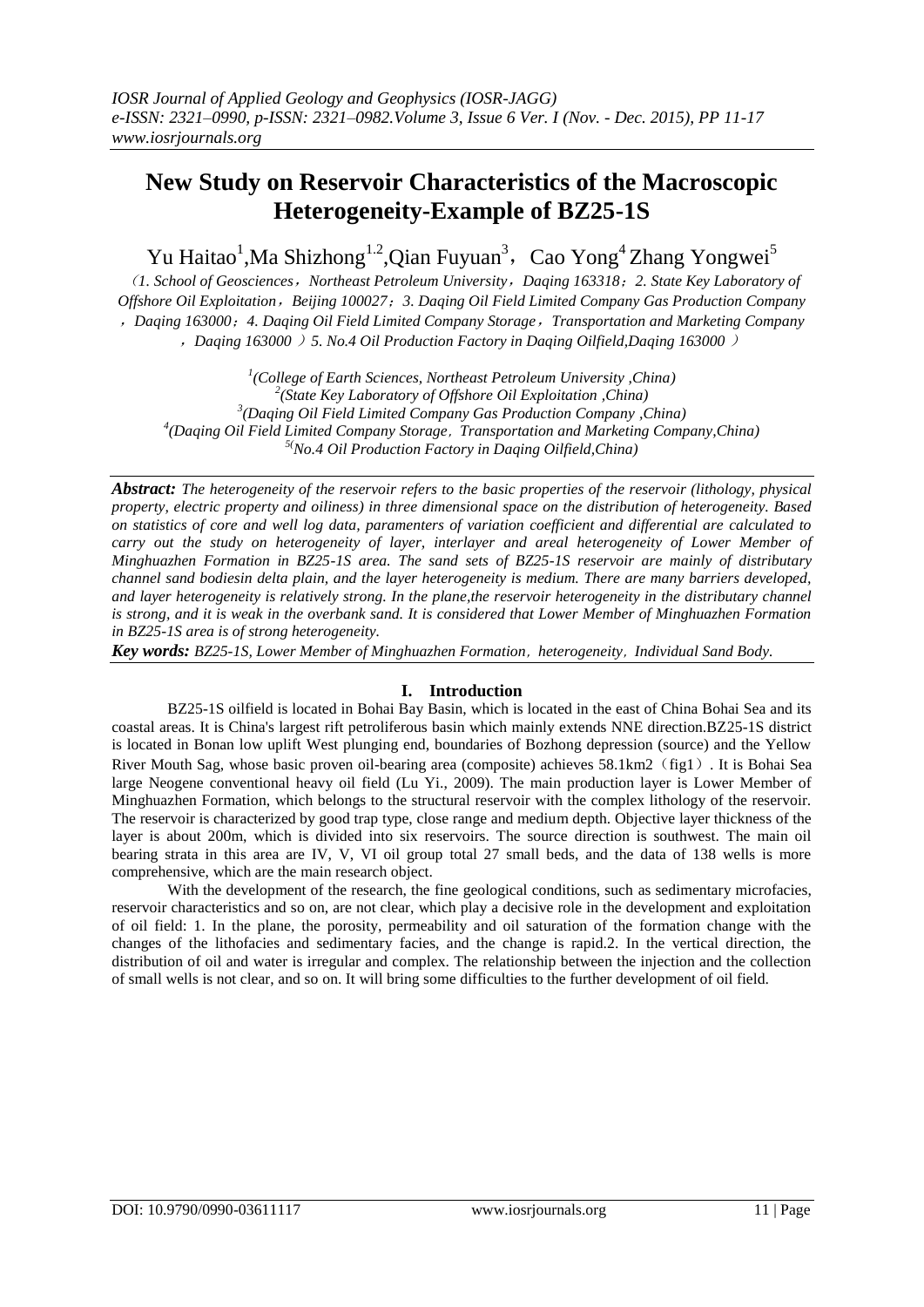

**Fig.1** Location map of BZ25-1S oil field

In previous studies of heterogeneity, the interpretation of porosity and permeability is only conducted to the oil group or sand group level, while the innovation of this research lies in the first research on the heterogeneity of the single sand body level. In view of this, there must be a suitable fit of porosity and permeability. In previous work, we have fine division and correlation of BZ25-1S oilfield in the study area, to establish the single sand body and sequence stratigraphic framework and unit time study plane sedimentary microfacies, meticulous depiction of single sand body space distribution characteristics, using density curve to 0.125m for the minimum depth unit fitting porosity and permeability formula, in full respect on the basis of original data to determine the porosity, permeability, and found that interpretation of porosity, permeability and original interpretation in low permeability and permeability of sand in basically the same, but in high permeability sand have certain difference. Based on this study, the heterogeneity of reservoir sand bodies in the study area, interlayer and plane is studied.

# **1 Internal Heterogeneity**

Reservoir heterogeneity refers to a single sand scale vertically to the storage layer properties changes, including vertical to the permeability, grain size of rhythm, interlayer distribution uneven. Reservoir heterogeneity directly controls and effects key factors of a single sand layers in vertical to flooded thickness size and drive oil efficiency(Xiao Ling, 2006)

# **1.1 Grain Size Rhythm and Rhythm of Permeability**

## (*1*)*Type of Rhythm*

A large number of domestic and foreign experiments and water injection development practices show that the positive rhythm reservoir and the anti rhythm reservoir are very different from the water injection effect, the latter of the water flooding recovery is  $10\% \sim 20\%$  (Hu Wangshui, 2010). IV, VI, and V focus groups are divided into four categories: positive and negative, anti - and homogeneous and homogeneous, and the compound is a complex, which consists of four sub categories: positive, complex, and positive.

# (*2*)*The Rhythm of Statistics*

Through the study of 27 small layers of 138 wells in the study area found that different rates of VI, V , IV oil group are as Table 1, granularity rhythm and permeability rhythm correspondence between good and granularity rhythm and permeability rhythm were mainly consists of positive rhythm, complex rhythm and reverse rhythm times, homogeneous rhythm rarely. Therefore, vertical spread and development effect of water injection is poor.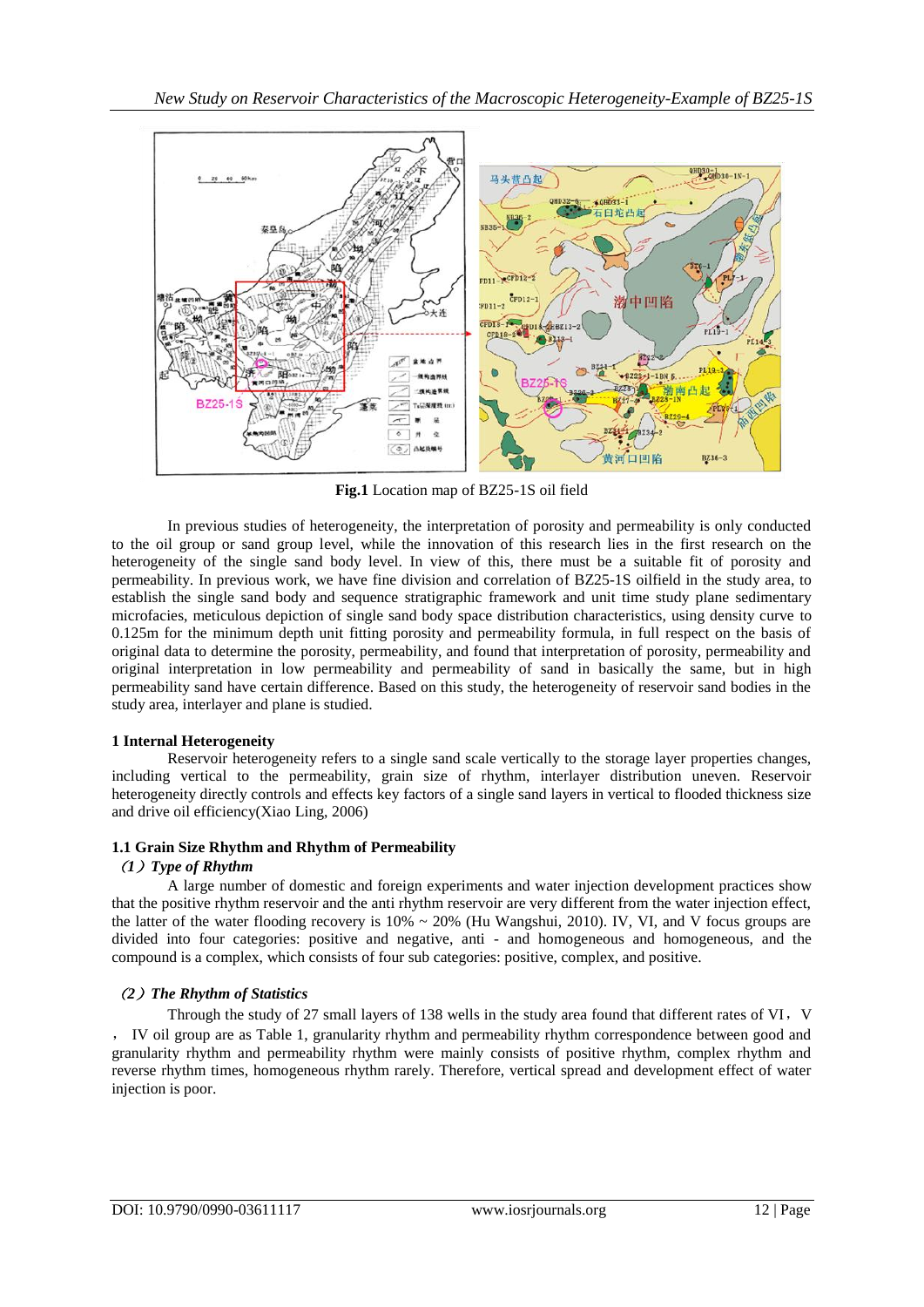| tormation                               |                                       |                    |                   |                                          |                               |                                                |                                           |                               |                                        |                                                             |
|-----------------------------------------|---------------------------------------|--------------------|-------------------|------------------------------------------|-------------------------------|------------------------------------------------|-------------------------------------------|-------------------------------|----------------------------------------|-------------------------------------------------------------|
| Compound Rhythm                         |                                       |                    |                   |                                          |                               |                                                |                                           |                               |                                        | of<br>Percentage                                            |
| Reservoi<br>$\mathbf{r}$                | Rhythm<br>Type                        | Positive<br>Rhythm | Counter<br>Rhythm | Homo<br>geneo<br><b>us</b><br>Rhyth<br>m | Complex<br>Positive<br>Rhythm | Positiv<br>e and<br>Negati<br>ve<br>Rhyth<br>m | Negativ<br>e<br>and<br>Positive<br>Rhythm | Complex<br>Negative<br>Rhythm | Percentage<br>of<br>Compound<br>Rhythm | Positive<br>Rhythm<br>and<br>Compound<br>Positive<br>Rhythm |
| VI<br>Oil<br>Group<br>V<br>Oil<br>Group | Granular<br>ity<br>Rhythm<br>Permeabi | 56.52              | 22.55             | 2.72                                     | 10.33                         | 1.63                                           | 66.85                                     | 1.63                          | 18.21                                  | 66.85                                                       |
|                                         | lity<br>Rhythm<br>Granular            | 49.18              | 19.57             | 4.35                                     | 15.49                         | 2.17                                           | 64.67                                     | 3.26                          | 26.9                                   | 64.67                                                       |
|                                         | ity<br>Rhythm<br>Permeabi             | 60.2               | 17.6              | 3.6                                      | 10.7                          | 0.8                                            | 70.9                                      | 0.8                           | 18.7                                   | 70.9                                                        |
|                                         | lity<br>Rhythm<br>Granular            | 50.8               | 16.5              | 6.3                                      | 15.4                          | 1.9                                            | 66.2                                      | 1.9                           | 26.4                                   | 66.2                                                        |
| VI<br>Oil<br>Group                      | ity<br>Rhythm<br>Permeabi             | 53.18              | 15.61             | 2.89                                     | 17.34                         | 0.58                                           | 70.52                                     | 2.89                          | 28.32                                  | 70.52                                                       |
|                                         | lity<br>Rhythm<br>Granular            | 39.88              | 15.61             | 6.36                                     | 21.97                         | 3.47                                           | 61.85                                     | 4.62                          | 38.15                                  | 61.85                                                       |
| Total                                   | ity<br>Rhythm<br>Permeabi             | 57.35              | 19.23             | 3.09                                     | 11.82                         | 1.1                                            | 69.17                                     | 1.55                          | 20.33                                  | 69.17                                                       |
|                                         | lity<br>Rhythm                        | 48.07              | 17.57             | 5.52                                     | 16.69                         | 2.32                                           | 64.75                                     | 2.98                          | 28.84                                  | 64.75                                                       |

## Table1 The percentage statistics of granularity rhythm and penetration rhythm of IV, V, VI oil **formation**

# *1.2 Characterization of Interlayer*

In the process of development, the high resistance of the fluid flow can be played by the inner layer of the interlayer, and the oil displacement efficiency is very high (Li Yuanhao et al. 2010).

# (**1**) **Type**,**Characteristic and Identification Method of Interlayer**

The curve of core dissection is a sensitive tool for GR, RD, RS, etc.. Through the comprehensive analysis of all the well logging data, the following 3 types of interlayer are summarized. 1. Mud layer, whose identification method is mainly based on GR, with RS, RMLL, RD, DEN, AC, CN and so on. Because of the mud layer, it can be distinguished as the standard to distinguish the mud quality into A whose feature is obvious, the return rate of GR is relatively small, while B is not obvious, GR return rate is relatively small, which is not easy to identify two sub categories.2. Calcareous interlayer, whose characteristics of this kind of sandwich are high calcium content, strong randomness distribution, and the frequency is relatively small. The micro lateral resistivity is significantly high, while the acoustic time difference is significantly low. Identification method is based on RD, RS, AC, supplemented by RMLL, GR, etc., which is more easily identified. 3. Physical layer, whose characteristics of this kind of interlayer are high mud content and complex nature. The curves of each curve are between the clay layer and the interlayer. The frequency is not high. The identification method is based on GR curve, with RS, RMLL, RD, DEN, AC, CN, etc..

(2) Parameters of Sandwich Distribution

It is not comprehensive and accurate to reflect the characteristics of the interlayer distribution only by the number and thickbness, and this study introduces a more comprehensive and reliable characterization of the parameters such as the distribution frequency and the distribution density of the sandwich. The distribution frequency and distribution density of the sandwich layer are more and more developed, the heterogeneity is stronger.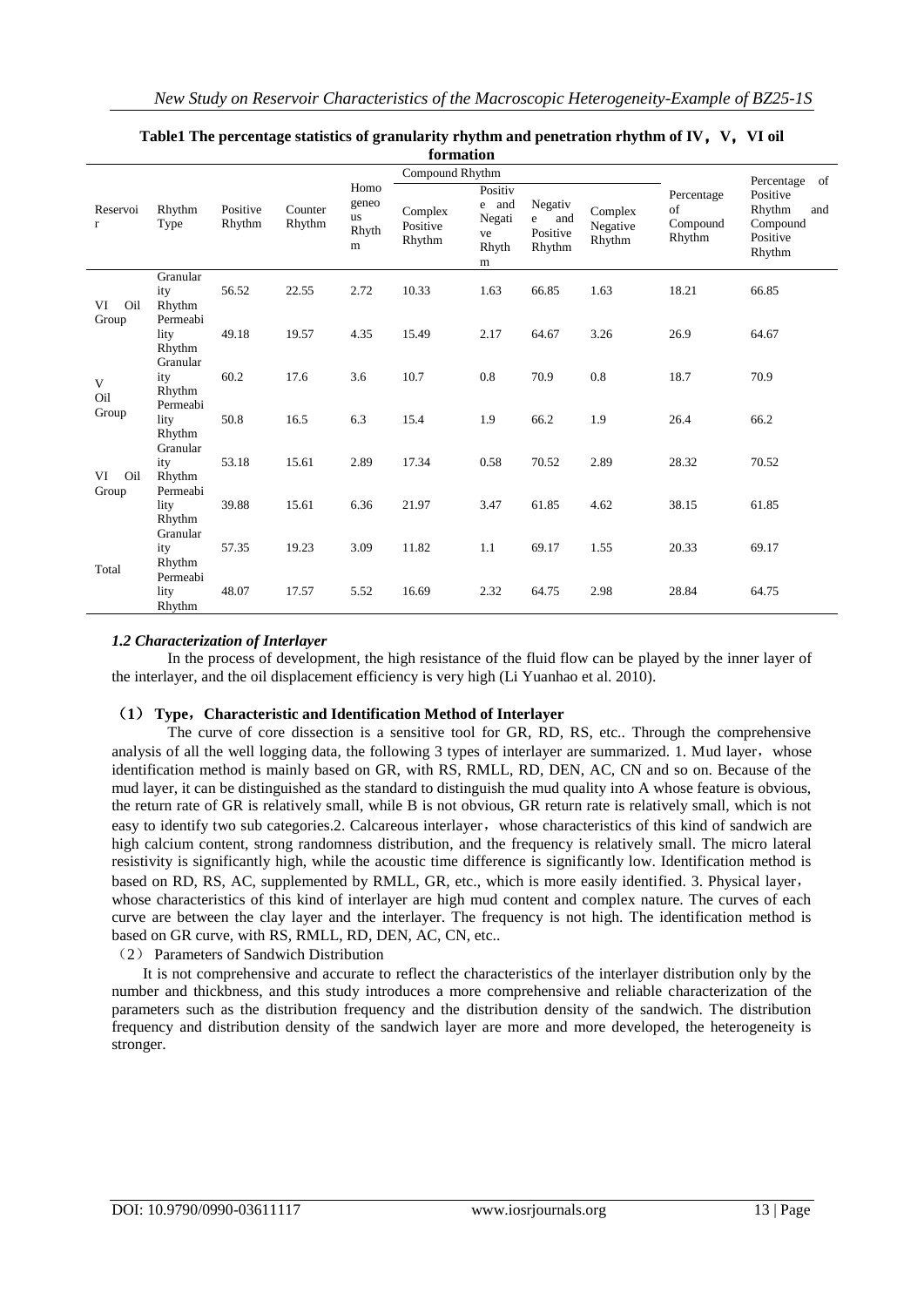

The types, thickness, frequency and percentage of the density of the sandwich layer of all the 101 wells

The interlayer type is mainly in the clay layer (74.6%), a small amount of material and few calcareous interlayer. The thickness of the interlayer is very large, and the main distribution is  $0.3 \sim 0.7$ m (65.1%), the average value is 0.717m. The frequency of the sandwich is  $0.1 \sim 0.5$ , the proportion reaches 83.37%, the average value is 0.36. The density of the interlayer is  $0.1 \sim 0.4$ , the proportion is 81.15%, the average value is 0.24. The development degree of the interlayer is general, which reflects the medium heterogeneity. The plane distribution is shown in figure 4.

#### **1.3 The permeability heterogeneity of reservoir**

The change and difference of permeability in reservoir is the key parameter to study the heterogeneity of reservoir.

Through the statistics of all the heterogeneity parameters of 27 layers of 138 reservoirs in the study area (table 2), the average values of the variation coefficients of almost all the wells in the study area are more than 0.5, and the average values of 19 layers variation coefficients are more than 0.7, which belongs heterogeneous to serious heterogeneous range; the onrush coefficient of average value was greater than 2, among which 13 layers is greater than 3, belonging to the non homogeneous to highly heterogeneous range. It is found that the coefficient of variation and onrush coefficient of two parameters characterizing the consistency effect is strong and can be as a characterization of non homogeneous parameters, but range parameters characterizing the effect is poor, here is only for auxiliary reference.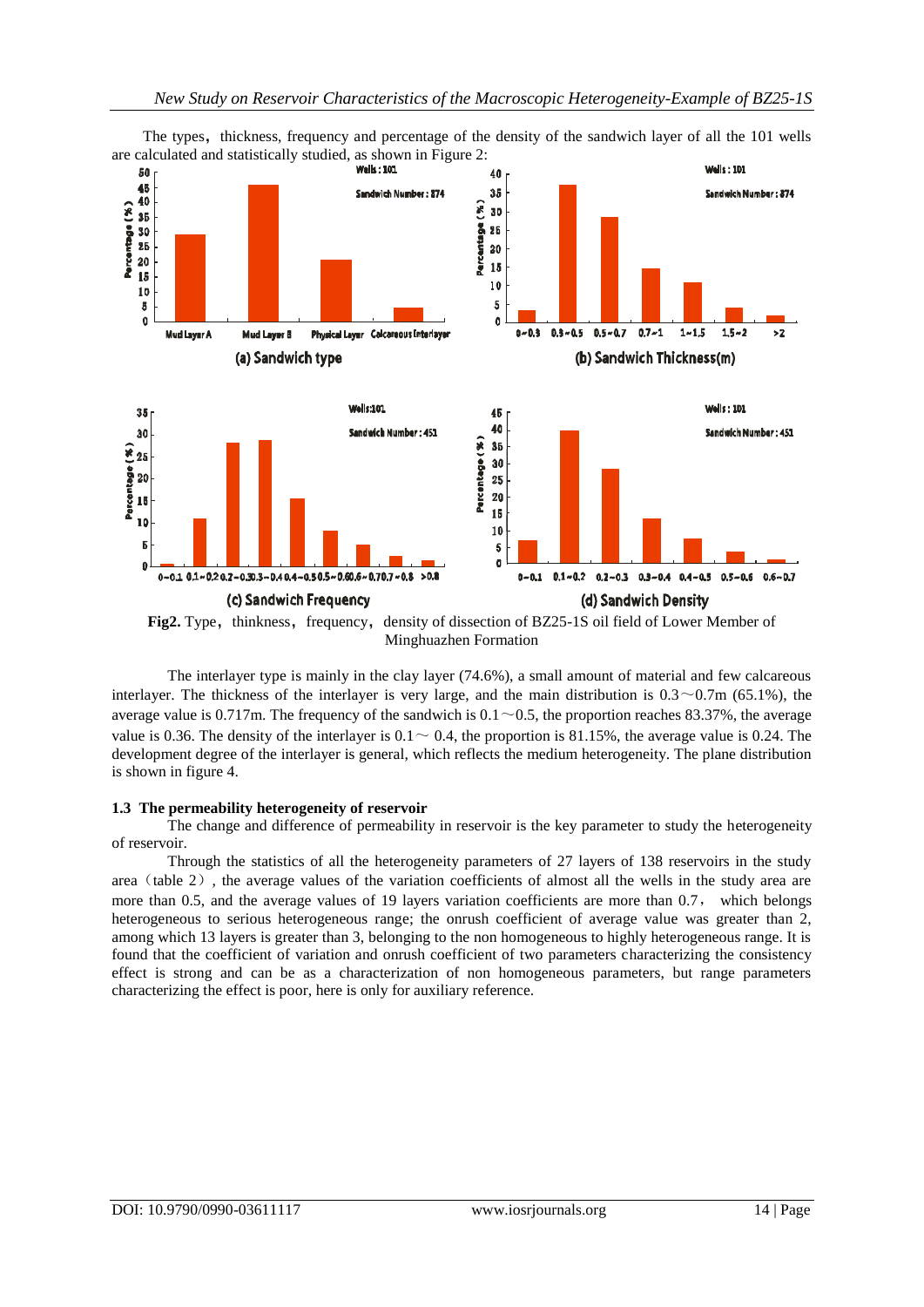*New Study on Reservoir Characteristics of the Macroscopic Heterogeneity-Example of BZ25-1S*

| The Number of<br>Sand<br>Layer/Wells | Vertical<br>Thickness<br>Effective<br>Sandstone/m | Aver<br>age<br>Poros<br>$ity/\%$ | Average<br>Permeabili<br>$ty/x10-$<br>$3 \mu m2$ | Coefficie<br>of<br>nt<br>Variation | Onrush<br>Coeffic<br>ient | Rang<br>e | Measurement<br>Thickness of Oil<br>Water<br>and<br>Layer/ $m$ | Measurement<br>Thickness of<br>Oil Layer/m |
|--------------------------------------|---------------------------------------------------|----------------------------------|--------------------------------------------------|------------------------------------|---------------------------|-----------|---------------------------------------------------------------|--------------------------------------------|
| Main Channel                         | 107                                               | 5.2                              | 33.6                                             | 2988                               | 0.65                      | 162.0     | 3.1                                                           | 2.9                                        |
| River A                              | 221                                               | 3.3                              | 30.4                                             | 2493                               | 0.76                      | 381.6     | 2.9                                                           | 2.8                                        |
| River B                              | 252                                               | 2.8                              | 28.2                                             | 2085                               | 0.79                      | 647.8     | 2.9                                                           | 2.8                                        |
| Overflow<br>Sand<br>Body             | 101                                               | 1.7                              | 25.6                                             | 480                                | 0.70                      | 236.6     | 2.1                                                           | 1.5                                        |
| Overflow<br>Sand<br>A                | 64                                                | 1.6                              | 24.3                                             | 410                                | 0.76                      | 288.2     | 2.4                                                           | 2.2                                        |
| Overflow<br>Sand<br>B                | 33                                                | 1.6                              | 23.7                                             | 351                                | 0.87                      | 453.3     | 3.4                                                           | 6.0                                        |
| <b>Natural Levee</b>                 | 34                                                | 1.7                              | 27.8                                             | 1115                               | 0.73                      | 272.4     | 1.3                                                           | 1.4                                        |
| Crevasse Splay                       | 4                                                 | 1.3                              | 27.7                                             | 492                                | 0.43                      | 10.8      | 1.4                                                           | 0.9                                        |

| Table2 The statistical table of different microfacies types of parameters of reservoir layer heterogeneity |  |  |
|------------------------------------------------------------------------------------------------------------|--|--|
|                                                                                                            |  |  |

Among all the sedimentary microfacies sand body of Lower Member of Minghuazhen Formation, distributary channel, overflow shore sand, natural levee, crevasse splay etc. are reflected in the strong heterogeneity, shows that the hydrodynamic conditions in the study area is very unstable. The composition of the diversion channel is single, the sorting is relatively good, the grain size is relatively uniform, so the heterogeneity is weaker than that of the sand body. The better the river development, the weaker the heterogeneity, the better the development of the sand body in the sand body, the weaker the heterogeneity.

## **II. Characterization of heterogeneity of reservoir sand bodies**

Interlayer heterogeneity refers to the regularity of the interaction between the layers of the vertical and the sand bodies of different environments, as well as the interlayer of the argillaceous rocks in the section on development and distribution. It is a general study of the interaction of sand and mudstone in the reservoir, which belongs to the reservoir description. The interlayer heterogeneity is a general study on the interaction between the sand and mudstone in the same sedimentary unit (Mao Zhiqiang, 2003). The heterogeneity of the interlayer has an important influence on the distribution of oil and water (Zhang Na, 2007).

## **2.1 Stratification Coefficient and Sandstone Density**

Stratification coefficient refers to a certain interval of the sand layer, which is always expressed by the average drilling rate. The higher the stratification coefficient, the stronger the interlayer heterogeneity. Sandstone density refers to total thickness of sandstone section and stratum thickness ratio, also known as sand ratio. The sand body density is higher, which indicates that the longitudinal connectivity of sand body is better.

The level of the single sand body is achieved by the stratification, so the overall level of the hierarchical coefficient is small, the average value is only 1.19. From the IV oil group to the VI oil group, the coefficient of stratification increases from 1.125 to 1.207 to 1.244, and the sand density decreases from 0.389 to 0.378 to 0.349. Among them IV1, IV8.1, V1.2, IV1, V6, VI1, VI2, and VI3, have a large stratification coefficient, which shows strong heterogeneity. The density of IV5.2, IV8.2, V1.1, and V3 is relatively large, which indicates that the sand bodies of these small layers are well connected. (fig 3)<br>stratification Coefficient sandstone de



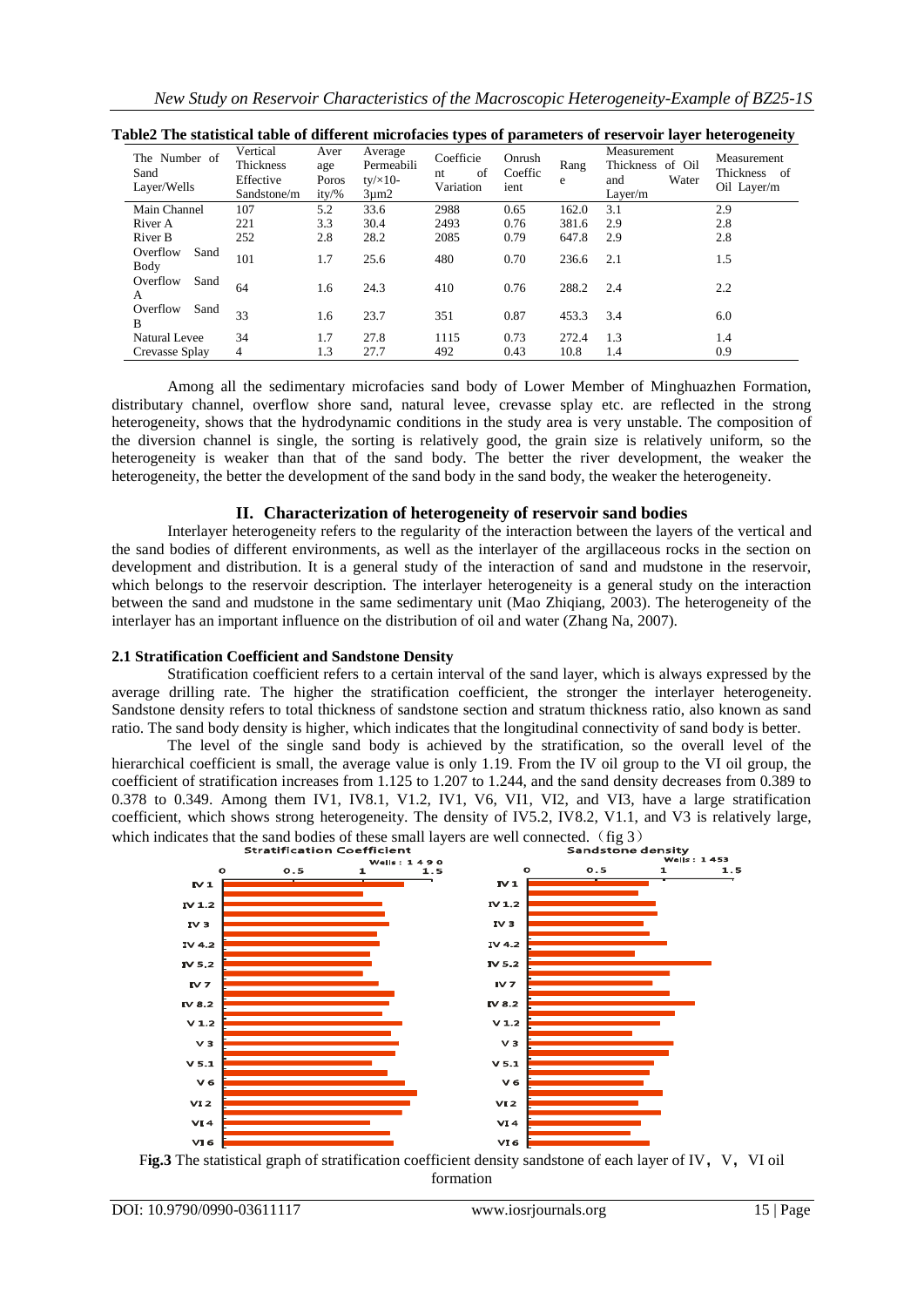# **2.2 Interlayer**

In the process of the deposition of BZ25-1S reservoir, the interaction between the sand and mudstone in the reservoir is changed due to the change of hydrodynamic conditions and the rapid migration of the river. Based on core observation and logging interpretation, BZ25-1S oil field of Lower Member of Minghuazhen Formation commonly exist large thickness mudstone interlayer and extremely low permeability layer. By well and layer identification and through the region of the connected wells profile analysis, research layer of the study area is identified six relatively stable layers, which is IV1 bottom  $\sim$  IV2 bottom, IV3 bottom  $\sim$  IV4.2 bottom, IV5.2 bottom  $\sim$  IV7 bottom, V1.1 bottom  $\sim$  V2 bottom, V4 bottom  $\sim$  V5.2, VI2 bottom  $\sim$  VI2 bottom in turn. The key oil group is divided into  $7$  stages of development, as in table 2.

It is found that IV1 bottom  $\sim$  IV2 bottom, V1.1 bottom  $\sim$  V2 bottom and VI2 bottom  $\sim$  VI4 bottom three layers are more development, bigger thickness, while vertical permeability is the worst, and sealing isolation ability is strong (Dali Yue et al., 2005). More, the number of spacer layer thickness is large, reflecting that BZ25-1S oil field of Lower Member of Minghuazhen Formation has strong interlayer heterogeneity.

| 191111111111                           |                  |                         |           |                           |           |                         |               |                          |               |                          |                |                           |
|----------------------------------------|------------------|-------------------------|-----------|---------------------------|-----------|-------------------------|---------------|--------------------------|---------------|--------------------------|----------------|---------------------------|
|                                        | $0-5m$           |                         | $5-8m$    |                           | $8-10m$   |                         | $10-12m$      |                          | >15m          |                          |                | Distribut                 |
| Barrier Layer                          | We<br>$\rm{lls}$ | Percent<br>age<br>$%$ ) | We<br>lls | Percen<br>tage (<br>$%$ ) | We<br>11s | Percen<br>tage<br>$%$ ) | W<br>ell<br>S | Percent<br>age<br>$\%$ ) | W<br>ell<br>s | Percen<br>tage<br>$\%$ ) | Perce<br>ntage | ion<br>Characte<br>ristic |
| IV1 bottom $\sim$<br><b>IV2</b> bottom | $\overline{0}$   | $\mathbf{0}$            | 2         | 1.44                      | 6         | 4.32                    | 9             | 6.47                     | 25            | 17.99                    | 69.78          | Stable                    |
| IV3 bottom $\sim$<br>IV4.2 bottom      | 6                | 4.32                    | 21        | 15.11                     | 22        | 15.83                   | 89            | 64.03                    | 1             | 0.72                     | $\mathbf{0}$   | Relativel<br>y Stable     |
| IV5.2<br>bottom<br>$\sim$ IV7 bottom   | 18               | 12.95                   | 15        | 10.79                     | 29        | 20.86                   | 77            | 55.4                     | $\mathbf{0}$  | $\overline{0}$           | $\mathbf{0}$   | Relativel<br>y Stable     |
| V1.1<br>bottom<br>$\sim$ V2 bottom     | $\overline{4}$   | 3.13                    | 10        | 7.81                      | 13        | 10.16                   | 17            | 13.28                    | 49            | 35                       | 27.34          | Stable                    |
| V4 bottom $\sim$<br>V5.2 bottom        | 10               | 8.4                     | 13        | 70.92                     | 16        | 13.45                   | 18            | 15.13                    | 62            | $\mathbf{0}$             | $\mathbf{0}$   | Relativel<br>y Stable     |
| VI2 bottom $\sim$<br>VI4 bottom        |                  | 1.25                    | 5         | 6.25                      | 8         | 10                      | 5             | 6.25                     | 18            | 43                       | 53.75          | Stable                    |

#### **Table2 The statistical table of each insulating layer thickness of BZ25-1S oil field of IV**,**V**,**VI oil formation**

# **III. Reservoir Sand Body Plane Heterogeneity**

Reservoir plane heterogeneity is defined by the geometric shape, scale, continuity and the change of porosity and permeability of the reservoir. It has a direct impact on the volume and water displacement efficiency (Angela Baby, 2014).

## **3.1 Thickness and Characteristics of Plane Distribution of Sandstone and Effective Sandstone**

Geometric shape, scale and continuity of sand bodies are controlled by sedimentary facies. By means of facies control sandstone and effective sandstone thickness contour map, the sand body of river channel is developed, and the thickness of sandstone and effective sandstone is larger, and the thickness of natural levee and overflow sand sand body is obviously less than that of channel sand body. Geometry of BZ25-1S reservoir sand bodies mainly band, with a small amount of potato shaped. The diversion channel is a ribbon, and the overflow sand and natural levee are potato shaped. When the channel sand body deposition, the main stream of the main channel is moving frequently, and the phase change rapidly, resulting in the change of the distribution of sand body in the study area.

# **3.2 Plane Distribution Feature of Effective Porosity and Permeability**

The effective porosity of the reservoir in the BZ25-1S area is  $29.49\% \sim 24.68\%$ , the average is 27.48%. It changes large on the plane whose permeability variation of the reservoir is  $540.42 \sim 5794.71 * 10$ -3um2, and the average is 2842.53 \* 10-3um2. In the same direction, the sand body is connected with the same phase belt, and the physical property changes slowly. The continuity of the sand body is poor, the connectivity is poor, and the change of the property is changed. In the study area, the distribution of reservoir hole and high permeability zone is in agreement with the main channel sand body. In the direction parallel to the river, the change of the hole and the seepage is small. In the vertical direction of the river, the hole and the seepage are gradually reduced by the center of the river. In the development of sand body in the diversion channel, water injection can obtain high yield because of good reservoir physical properties, which is easy to form water